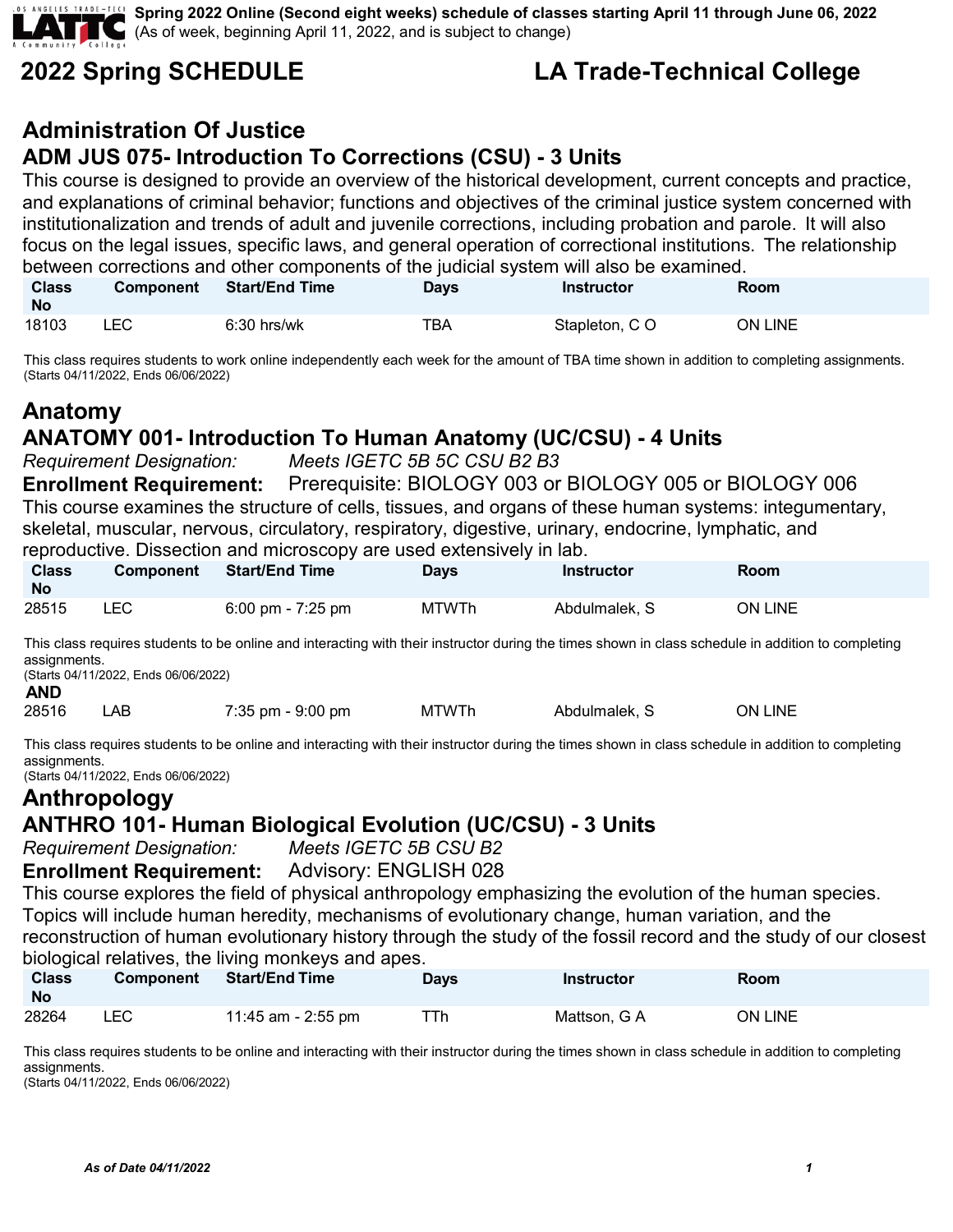### **Art**

## **ART 101- Survey Of Art History I (UC/CSU) - 3 Units**

*Requirement Designation: Meets IGETC 3A CSU C1*

An introductory survey of the arts of the Western World from the Prehistoric through the Middle Ages. Please consult local college catalog for further details.

| <b>Class</b><br><b>No</b> | <b>Component</b> | <b>Start/End Time</b> | <b>Days</b> | <b>Instructor</b> | <b>Room</b> |
|---------------------------|------------------|-----------------------|-------------|-------------------|-------------|
| 19508                     | ∟EC              | $6:30$ hrs/wk         | тва         | Eoff, R J         | ON LINE     |

This class requires students to work online independently each week for the amount of TBA time shown in addition to completing assignments. (Starts 04/11/2022, Ends 06/06/2022)

| 28927<br>--<br>hrs/wk<br>Mirkovich.<br>– M ∠<br>. טכ<br>DA<br>____<br>____ | ЭN.<br>INF |
|----------------------------------------------------------------------------|------------|
|----------------------------------------------------------------------------|------------|

This class requires students to work online independently each week for the amount of TBA time shown in addition to completing assignments. (Starts 04/11/2022, Ends 06/06/2022)

#### **ART 501- Beginning Two-Dimensional Design (UC/CSU) - 3 Units**

*Requirement Designation: Meets CSU C1*

**Enrollment Requirement:** Maximum of four enrollments in the Art-Design course family. Introduction to the concepts, applications, and influences related to two-dimensional art and composition, including the study of the basic principles and elements of line, shape, texture, value, color and spatial illusion. Consult local college catalog for details.

| <b>Class</b><br><b>No</b> | <b>Component</b> | <b>Start/End Time</b> | <b>Days</b> | <b>Instructor</b> | Room    |
|---------------------------|------------------|-----------------------|-------------|-------------------|---------|
| 28561                     | LEC              | 4:15 hrs/wk           | TBA         | Smith, J          | ON LINE |

This class requires students to work online independently each week for the amount of TBA time shown in addition to completing assignments. (Starts 04/11/2022, Ends 06/06/2022) **AND**

| 28562 | AB | hrs/wk<br>.16<br>1 J | $- -$<br>BA | Smith. | LINE<br>DN. |
|-------|----|----------------------|-------------|--------|-------------|
| ___   |    |                      |             |        |             |

This class requires students to work online independently each week for the amount of TBA time shown in addition to completing assignments. (Starts 04/11/2022, Ends 06/06/2022)

#### **Business**

#### **BUS 001- Introduction To Business (UC/CSU) - 3 Units**

Students engage in a multidisciplinary examination of how culture, society, economic systems, legal, international, political, financial institutions, and human behavior interact to affect a business organization's policy and practices within the U.S. and a global society. The course demonstrates how these influences impact the primary areas of business including: organizational structure and design, leadership, human resource management, risk management and insurance, organized labor practices, ethics and social responsibility, marketing, organizational communication, e-business/technology, entrepreneurship, legal, accounting, and financial practices, and the stock and securities market; and therefore how they affect a business's ability to achieve its organizational goals.

| <b>Class</b><br><b>No</b> | <b>Component</b> | <b>Start/End Time</b> | <b>Days</b> | Instructor      | Room           |
|---------------------------|------------------|-----------------------|-------------|-----------------|----------------|
| 18118                     | <b>LEC</b>       | $6:30$ hrs/wk         | TBA         | Wilson-Aus, A M | <b>ON LINE</b> |

This class requires students to work online independently each week for the amount of TBA time shown in addition to completing assignments. (Starts 04/11/2022, Ends 06/06/2022)

#### **BUS 022- The Business Of Electronic Commerce (UC/CSU) - 3 Units**

This comprehensive course will provide students emerging online technologies and future trends with respect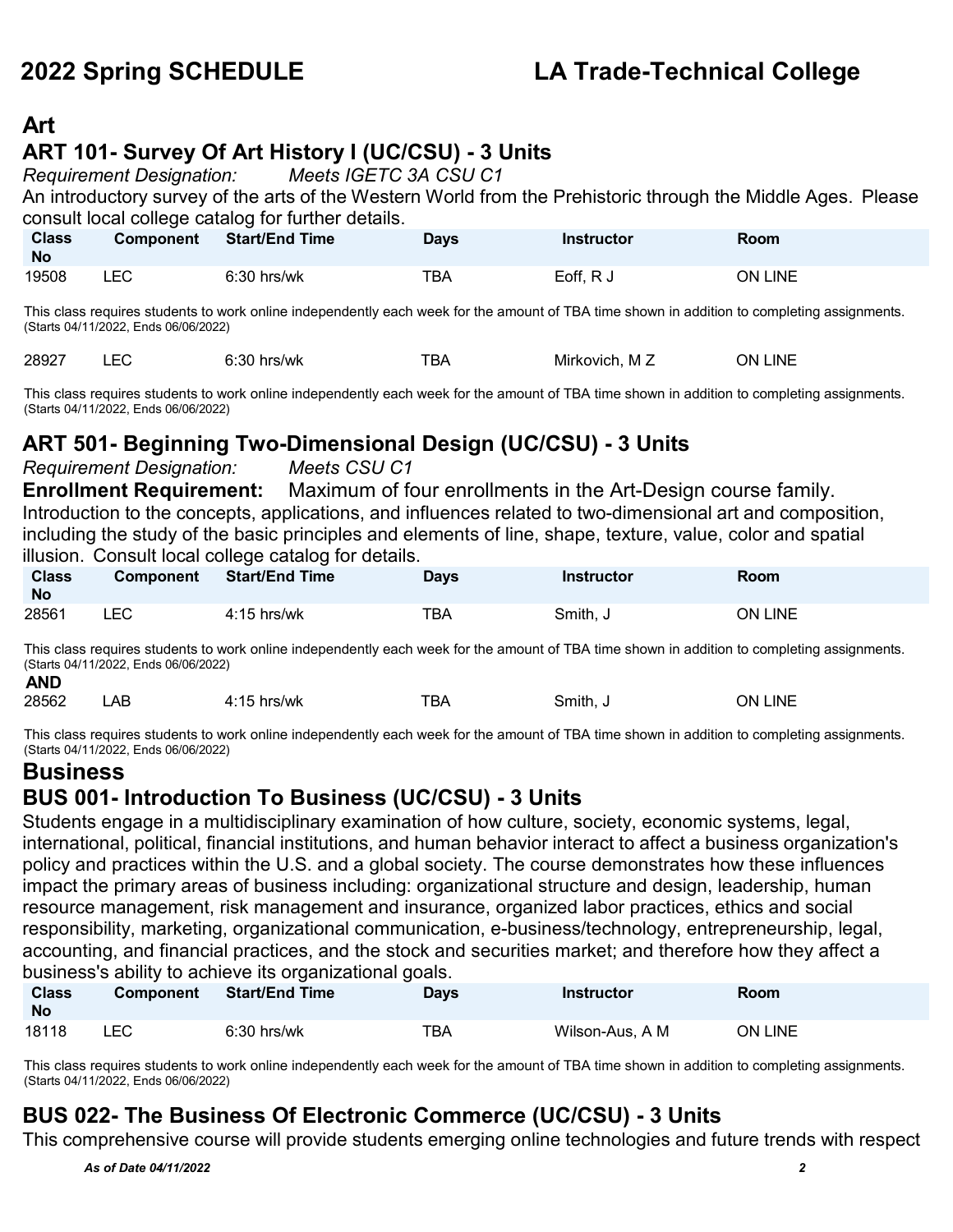to e-commerce. In addition to the early development of e-commerce success, e-marketing, online payment methods, spamming, phising, identity theft, and other e-commerce components will be explored.

| <b>Class</b><br><b>No</b> | <b>Component</b> | <b>Start/End Time</b> | <b>Days</b> | Instructor    | Room    |
|---------------------------|------------------|-----------------------|-------------|---------------|---------|
| 18148                     | LEC.             | $6:30$ hrs/wk         | тва         | Mcintosh. A U | ON LINE |

This class requires students to work online independently each week for the amount of TBA time shown in addition to completing assignments. (Starts 04/11/2022, Ends 06/06/2022)

### **COUNSELING**

#### **COUNSEL 004- Career Planning (CSU) - 1 Unit**

Designed to assist students in choosing a major or career. Students will explore their interests, skills, personality type and values through the use of career assessments and on-line resources. Students will access information regarding occupational characteristics, employment trends and labor market updates. Emphasis will be placed on the development of a student educational plan (SEP).

| <b>Class</b><br><b>No</b> | Component | <b>Start/End Time</b> | <b>Days</b> | <b>Instructor</b> | <b>Room</b>    |
|---------------------------|-----------|-----------------------|-------------|-------------------|----------------|
| 19710                     | LEC       | $2:05$ hrs/wk         | TBA         | Hopper, ML        | <b>ON LINE</b> |

This class requires students to work online independently each week for the amount of TBA time shown in addition to completing assignments. (Starts 04/11/2022, Ends 06/06/2022)

### **COUNSEL 005- College Survival (CSU) (RPT 1) - 2 Units**

Provides the students with information enabling them to succeed in college program. Emphasis will be placed on development of making informed decisions, study skills, time management, financial literacy, an understanding of college terminology, utilization of college support services and development of a Student Educational Plan (SEP).

| <b>Class</b><br><b>No</b> | <b>Component</b> | <b>Start/End Time</b> | Days | Instructor  | <b>Room</b>    |
|---------------------------|------------------|-----------------------|------|-------------|----------------|
| 19711                     | <b>LEC</b>       | $4:15$ hrs/wk         | TBA  | Braxton, PD | <b>ON LINE</b> |

This class requires students to work online independently each week for the amount of TBA time shown in addition to completing assignments. (Starts 04/11/2022, Ends 06/06/2022)

#### **COUNSEL 020- Post-Secondary Education: The Scope Of Career Planning (CSU) - 3 Units**

Introduces students to the role of higher education in society and to their role as students. Students explore personal attributes needed for college success, critical thinking and effective study strategies, relating to others in a diverse world, the career planning and decision making process, and transfer. This course will also provide students with an overview of campus resources and policies. A student educational plan (SEP) will be developed.

| <b>Class</b><br><b>No</b> | <b>Component</b> | <b>Start/End Time</b> | Days | <b>Instructor</b> | <b>Room</b> |
|---------------------------|------------------|-----------------------|------|-------------------|-------------|
| 21620                     | _EC.             | $6:30$ hrs/wk         | TBA  | Senachai. G D     | ON LINE     |

This class requires students to work online independently each week for the amount of TBA time shown in addition to completing assignments. This section is restricted for EOPS students only. If you are interested in joining EOPS, please email: [eopstrade@lattc.edu.](mailto:eopstrade@lattc.edu) (Starts 04/11/2022, Ends 06/06/2022)

#### **Chicano Studies CHICANO 008- The Mexican-American In The History Of The United States II - 3 Units** *Requirement Designation: Meets CSU D F*

**Enrollment Requirement:** Advisory: ENGLISH 101

Concentrates on Mexican American history of the nineteenth and twentieth centuries. Discussion centers on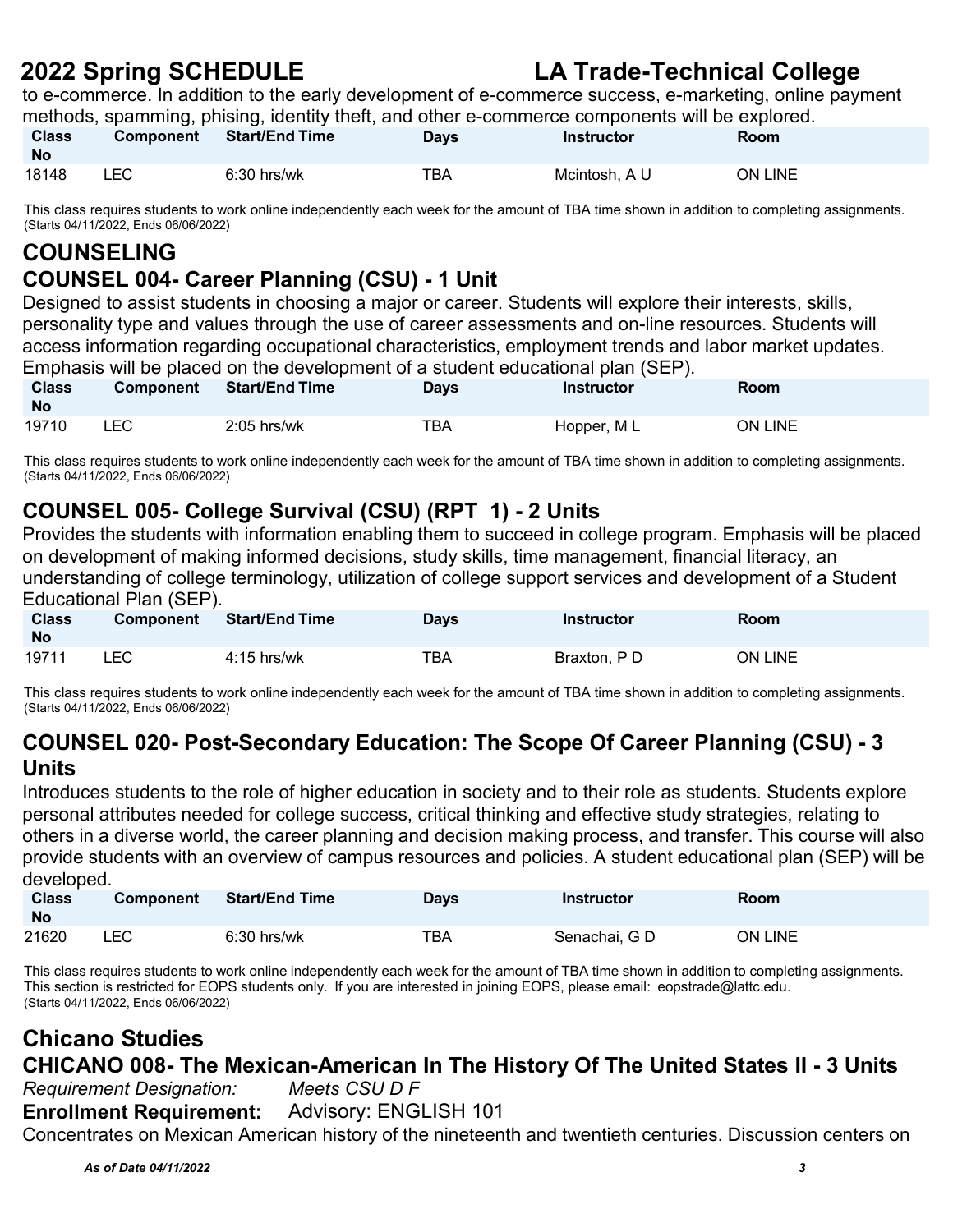the participation, contributions, and experiences by Mexican Americans. Major areas include the sociohistorical, political, judicial, legislative, economic and educational experiences. Topics include the Mexican American Southwest, the U.S Mexico War, American Expansionism, U.S. Treaties, U.S. Constitution, Bill of Rights, California Constitution, desegregation struggle, American Nativism, Mexican Repatriation, WWII, Zoot-Suit Riots, Bracero Program, Mexican American Labor Movement and the Chicano Movement and their impact on political participation. This course fulfills the American History and Institutions requirements under Social Sciences (Section D), both under U.S. History and Political science components.

| <b>Class</b><br><b>No</b> | <b>Component</b> | <b>Start/End Time</b> | Days | Instructor    | Room    |
|---------------------------|------------------|-----------------------|------|---------------|---------|
| 24732                     | LEC              | $6:30$ hrs/wk         | TBA  | Agredano, F E | ON LINE |

This class requires students to work online independently each week for the amount of TBA time shown in addition to completing assignments. (Starts 04/11/2022, Ends 06/06/2022)

## **Child Development CH DEV 001- Child Growth And Development (UC/CSU) - 3 Units**

*Requirement Designation:* 

Students examine the major physical, psychosocial, and cognitive/language developmental milestones for children, both typical and atypical, from conception through adolescence. There is an emphasis on interactions between maturational processes and environmental factors. While studying developmental theory and investigative research methodologies, students will observe children, evaluate individual differences and analyze characteristics of development at various stages.

| <b>Class</b><br><b>No</b> | <b>Component</b> | <b>Start/End Time</b> | Days | <b>Instructor</b> | <b>Room</b> |
|---------------------------|------------------|-----------------------|------|-------------------|-------------|
| 18153                     | ∟EC-             | $6:30$ hrs/wk         | ТВА  | Maina. R G        | ON LINE     |

This class requires students to work online independently each week for the amount of TBA time shown in addition to completing assignments. (Starts 04/11/2022, Ends 06/06/2022)

#### **CH DEV 007- Introduction To Curriculum In Early Childhood Education (CSU) - 3 Units Enrollment Requirement:** Prerequisite: CH DEV 001 and CH DEV 002

Students learn and develop the knowledge and skills to provide appropriate curriculum and environments for young children from birth to age 6. Students examine a teacher's role in supporting development and fostering the joy of learning for all young children using observation and assessment strategies emphasizing the essential role of play. Planning, implementation and evaluation of curriculum includes but not be limited to: language and literacy, social and emotional learning, sensory learning, art and creativity, math, natural and physical sciences.

| <b>Class</b> | Component                                                                                           | <b>Start/End Time</b> | <b>Days</b> | Instructor | <b>Room</b> |  |  |  |
|--------------|-----------------------------------------------------------------------------------------------------|-----------------------|-------------|------------|-------------|--|--|--|
| <b>No</b>    |                                                                                                     |                       |             |            |             |  |  |  |
| 27918        | <b>LEC</b>                                                                                          | 8:35 am - 11:55 am    | TTh         | Patron. A  | ON LINE     |  |  |  |
|              | This class section will meet synchronously on Zoom with mandatory meetings on Tuesdays & Thursdays. |                       |             |            |             |  |  |  |

This class requires students to be online and interacting with their instructor during the times shown in class schedule in addition to completing assignments.

(Starts 04/11/2022, Ends 06/06/2022)

## **CH DEV 031- Infant/Toddler Care and Education (CSU) - 3 Units**

**Enrollment Requirement:** Prerequisite: CH DEV 001 and CH DEV 030

The principles and practices of inclusive and respectful caregiving for infants and toddlers within a variety of program designs will be studied and analyzed. Attention will be given to designing environments and curriculum that support current research into brain theory, language development, assessment, early intervention, and inclusion practices.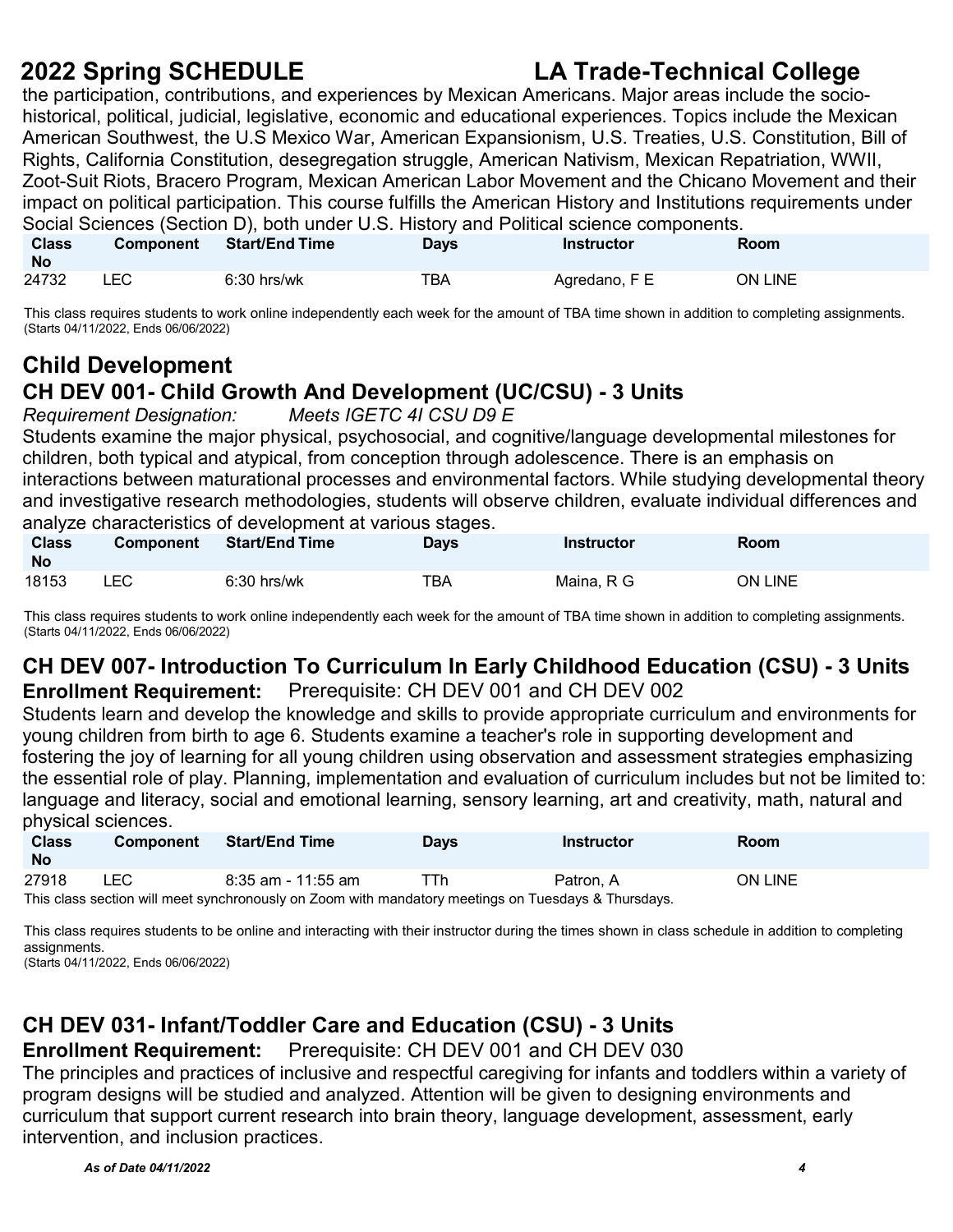| ZUZZ ƏDIIIIY ƏUNEDULE     |           |                |             | LA TIQUE-TECHNICAI GONEUE |                |  |
|---------------------------|-----------|----------------|-------------|---------------------------|----------------|--|
| <b>Class</b><br><b>No</b> | Component | Start/End Time | <b>Days</b> | Instructor                | Room           |  |
| 18304                     | LEC       | $6:30$ hrs/wk  | TBA         | Patron, A                 | <b>ON LINE</b> |  |

This class requires students to work online independently each week for the amount of TBA time shown in addition to completing assignments. (Starts 04/11/2022, Ends 06/06/2022)

## **CH DEV 034- Observing And Recording Children's Behavior (CSU) - 3 Units**

#### **Enrollment Requirement:** Prerequisite: CH DEV 001

This course focuses on the appropriate use of a variety of assessment and observation strategies to document child development, growth, behaviors, play and learning, and to join with families and professionals in promoting children's success. Recording strategies, rating systems, portfolios, and multiple assessment tools are explored. Child observations will be conducted and analyzed.

| <b>Class</b><br><b>No</b> | <b>Component</b> | <b>Start/End Time</b> | Days | <b>Instructor</b> | Room           |
|---------------------------|------------------|-----------------------|------|-------------------|----------------|
| 18155                     | <b>LEC</b>       | $6:30$ hrs/wk         | TBA  | Maina, R G        | <b>ON LINE</b> |

This class requires students to work online independently each week for the amount of TBA time shown in addition to completing assignments. (Starts 04/11/2022, Ends 06/06/2022)

### **CH DEV 037- Literature For School Age Children (CSU) - 2 Units**

Survey of literature suitable for children in school settings, beginning with Pre-Kindergarten. Emphasis given to selection, preparation and presentation of literature utilizing a variety of genres and as well as methods of presentation. Recommended for early childhood and primary school teachers and parents.

| Class<br><b>No</b> | <b>Component</b> | <b>Start/End Time</b> | Days | Instructor | Room           |
|--------------------|------------------|-----------------------|------|------------|----------------|
| 29091              | LEC              | 1:30 pm - 5:45 pm     |      | Vega, C    | <b>ON LINE</b> |

This class requires students to be online and interacting with their instructor during the times shown in class schedule in addition to completing assignments.

(Starts 04/11/2022, Ends 06/06/2022)

### **Communication Studies COMM 101- Public Speaking (UC/CSU) - 3 Units**

*Requirement Designation: Meets IGETC 1C CSU A1* 

Students study the theory and techniques of public speaking in a

democratic society. Students will apply rhetorical principles to topic selection and audience analysis, research and reasoning of information, speech composition and outlining, presentation aids and delivery, and listening and evaluation of public discourse. Students practice effective communicative strategies for various types of original speeches including informative and persuasive speeches. Focus will be on developing credibility as a speaker and demonstrating confidence before an audience. This course meets Communication Studies Associate Degree for and transfer requirements in Oral Communication.

| Class<br><b>No</b> | <b>Component</b> | <b>Start/End Time</b> | Days         | Instructor | Room    |
|--------------------|------------------|-----------------------|--------------|------------|---------|
| 18087              | LEC              | 1:20 pm - 2:45 pm     | <b>MTWTh</b> | Mock, J C  | ON LINE |

This class requires students to be online and interacting with their instructor during the times shown in class schedule in addition to completing assignments.

(Starts 04/11/2022, Ends 06/06/2022)

| 18086 |  | $6:30$ hrs/wk | тва | McDermott. D A | ON LINE |
|-------|--|---------------|-----|----------------|---------|
|-------|--|---------------|-----|----------------|---------|

This class requires students to work online independently each week for the amount of TBA time shown in addition to completing assignments. (Starts 04/11/2022, Ends 06/06/2022)

## **Computer Information Systems**

*As of Date 04/11/2022 5*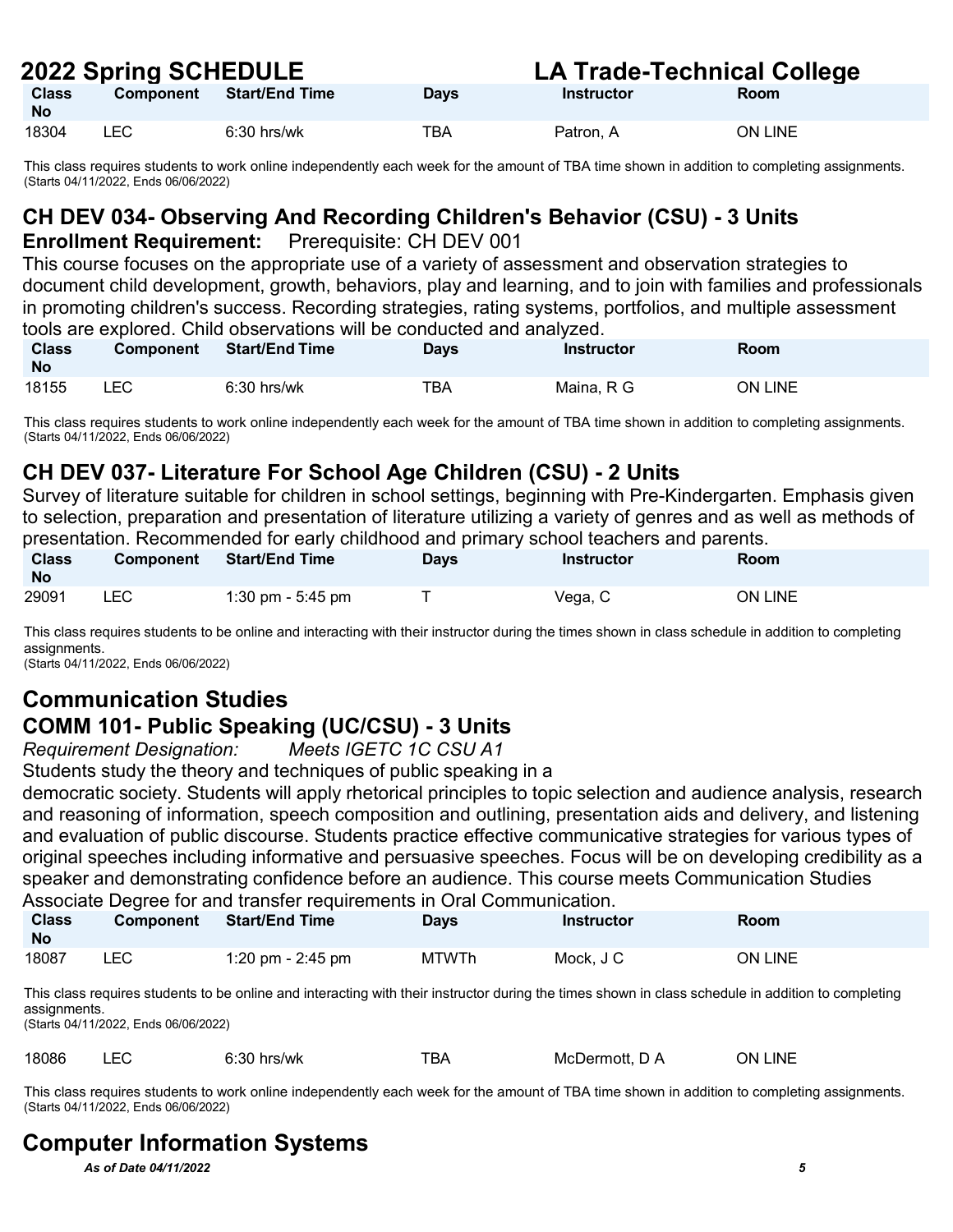## **2022 Spring SCHEDULE LA Trade-Technical College CIS 193- Database Essentials in Amazon Web Services (CSU) - 3 Units**

**Enrollment Requirement:** Advisory: CIS 192

| Database Essentials in Amazon Web Services                                                                                                                                          |                  |                       |             |              |                |  |  |  |
|-------------------------------------------------------------------------------------------------------------------------------------------------------------------------------------|------------------|-----------------------|-------------|--------------|----------------|--|--|--|
| <b>Class</b><br><b>No</b>                                                                                                                                                           | <b>Component</b> | <b>Start/End Time</b> | <b>Davs</b> | Instructor   | Room           |  |  |  |
| 20327                                                                                                                                                                               | LEC.             | $4:15$ hrs/wk         | ТВА         | Yazdanian, M | <b>ON LINE</b> |  |  |  |
| This class requires students to work online independently each week for the amount of TBA time shown in addition to completing assignments.<br>(Starts 04/11/2022, Ends 06/06/2022) |                  |                       |             |              |                |  |  |  |

| <b>AND</b> |    |               |     |              |         |
|------------|----|---------------|-----|--------------|---------|
| 20328      | ΑB | $4:15$ hrs/wk | тва | Yazdanian. M | ON LINE |

This class requires students to work online independently each week for the amount of TBA time shown in addition to completing assignments. (Starts 04/11/2022, Ends 06/06/2022)

## **Culinary Arts CLN ART 240- Restaurant Supervision And Training (CSU) - 2 Units**

**Enrollment Requirement:** Prerequisite: CLN ART 111 and CLN ART 112 Students are introduced to human resource management and supervision techniques Students will identify

the recruiting process, communication skills, leadership styles, legal issues in the workforce, employee motivation and discipline.

| <b>Class</b><br><b>No</b> | <b>Component</b> | <b>Start/End Time</b> | Days | <b>Instructor</b> | Room           |
|---------------------------|------------------|-----------------------|------|-------------------|----------------|
| 11449                     | LEC.             | 4:15 hrs/wk           | TBA  | Garnica Diaz, E   | <b>ON LINE</b> |

This class requires students to work online independently each week for the amount of TBA time shown in addition to completing assignments. (Starts 04/11/2022, Ends 06/06/2022)

# **English**

## **ENGLISH 101- College Reading And Composition I (UC/CSU) - 3 Units**

*Requirement Designation: Meets IGETC 1A CSU A2*

This is a college-level freshman composition course, which focuses on expository writing and argumentation and requires the writing of a minimum of 6000 words in essays and a research paper. Students study a variety of texts written at the college level, including literature, that reflect current academic concerns relating to issues of language, ethnicity, class, gender, identity, psychology, and cultural studies. The course is intended for students who plan to transfer to a four-year college or university.

| <b>Class</b><br><b>No</b> | <b>Component</b> | <b>Start/End Time</b> | <b>Days</b> | Instructor  | Room           |
|---------------------------|------------------|-----------------------|-------------|-------------|----------------|
| 20755                     | LEC              | $6:30$ hrs/wk         | TBA         | Shakir, R N | <b>ON LINE</b> |

This class requires students to work online independently each week for the amount of TBA time shown in addition to completing assignments. (Starts 04/11/2022, Ends 06/06/2022)

| 22216 | $6:30$ hrs/wk | <b>TBA</b> | Viliesid, C N | <b>ON LINE</b> |
|-------|---------------|------------|---------------|----------------|
|       |               |            |               |                |

This class requires students to work online independently each week for the amount of TBA time shown in addition to completing assignments. (Starts 04/11/2022, Ends 06/06/2022)

|  | 29054<br>___ | --- | $\sim$<br>hrs/wk<br>.<br>_____ | $- -$<br>, ,<br>DF | Mancia<br>R. | 7N.<br>INF |
|--|--------------|-----|--------------------------------|--------------------|--------------|------------|
|--|--------------|-----|--------------------------------|--------------------|--------------|------------|

This class requires students to work online independently each week for the amount of TBA time shown in addition to completing assignments. (Starts 04/11/2022, Ends 06/06/2022)

#### **ENGLISH 103- Composition And Critical Thinking (UC/CSU) - 3 Units**

*Requirement Designation: Meets IGETC 1B CSU A3* **Enrollment Requirement:** Prerequisite: English 101

*As of Date 04/11/2022 6*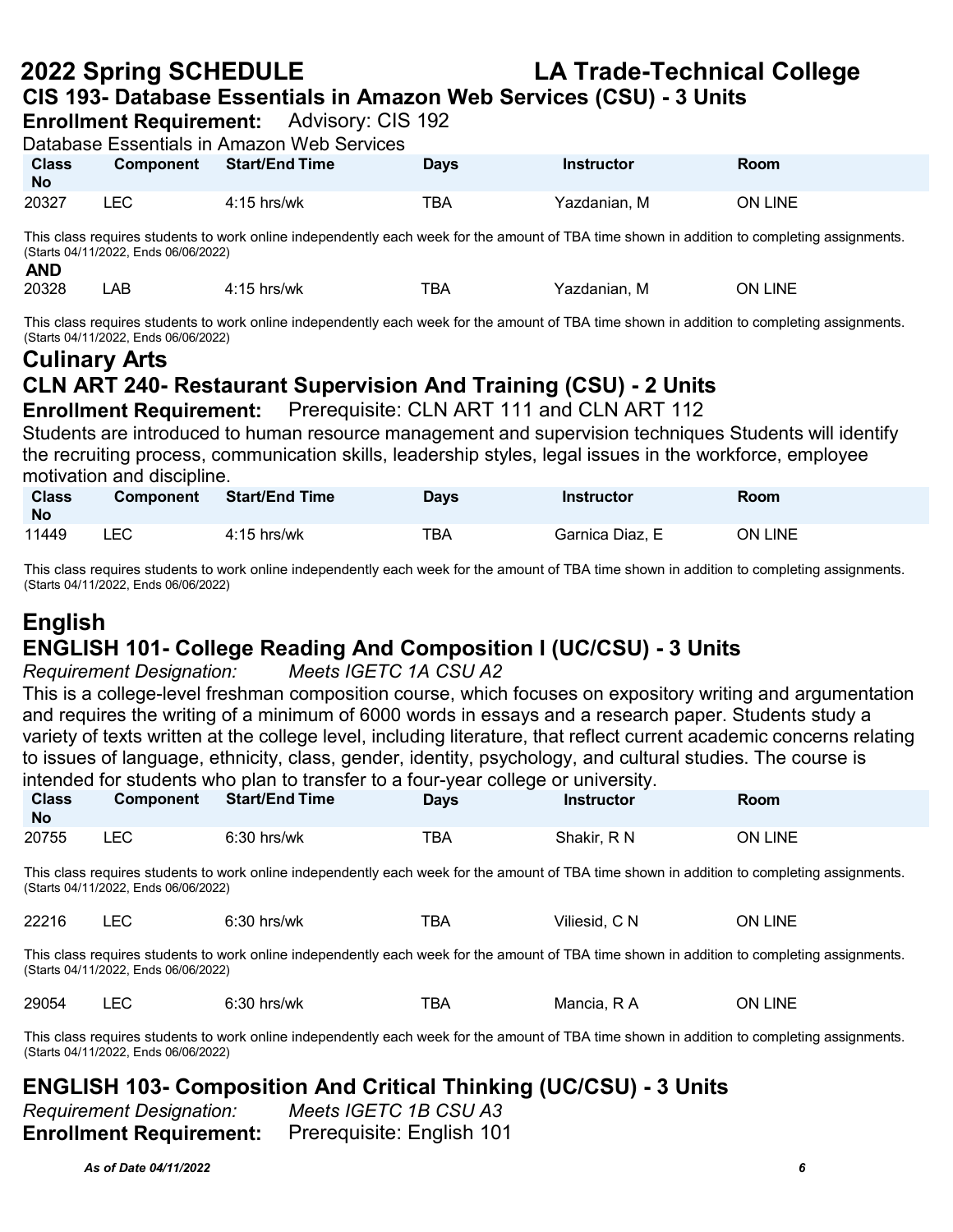This course helps students develop critical thinking, reading, and writing skills beyond the level achieved in English 101 with an emphasis on logical reasoning, analysis, argumentative writing skills, and research strategies with a minimum of 10,000 words of student writing submitted over the semester.

| <b>Class</b><br><b>No</b> | <b>Component</b> | <b>Start/End Time</b> | Days | Instructor  | Room           |
|---------------------------|------------------|-----------------------|------|-------------|----------------|
| 18244                     | ∟EC I            | 11:45 am - 1:45 pm    | ⊤Тh  | Ajluni, A C | <b>ON LINE</b> |
| And                       | _EC              | $2:30$ hrs/wk         | TBA  | Ajluni, A C | ON LINE        |

This class will be offered in an online blended format, which requires students to be online and interacting with their instructor during the times shown and to work online independently each week for the amount of TBA time shown in addition to completing assignments. (Starts 04/11/2022, Ends 06/06/2022)

| 28667 | 1:10 pm - $3:10$ pm |     | Mendez. A E | ON LINE |
|-------|---------------------|-----|-------------|---------|
| And   | 2:30 hrs/wk         | ™ВА | Mendez. A E | ON LINE |

This class will be offered in an online blended format, which requires students to be online and interacting with their instructor during the times shown and to work online independently each week for the amount of TBA time shown in addition to completing assignments. (Starts 04/11/2022, Ends 06/06/2022)

#### **Fashion Design FASHDSN 119B- History Of Costume II (CSU) - 1.5 Units**

This course will examine events of each period between 1800 and the present and their influence on fashion. Emphasis is placed upon fabrications and silhouettes which represent each period. The ongoing influence of vintage fashion, on contemporary design, will be analyzed.

| <b>Class</b><br><b>No</b> | <b>Component</b> | <b>Start/End Time</b> | Davs | <b>Instructor</b> | <b>Room</b>    |
|---------------------------|------------------|-----------------------|------|-------------------|----------------|
| 10572                     | LEC              | $3:10$ hrs/wk         | тва  | Siccardi, M       | <b>ON LINE</b> |

This class requires students to work online independently each week for the amount of TBA time shown in addition to completing assignments. (Starts 04/11/2022, Ends 06/06/2022)

#### **FASHDSN 120- Basic Pattern Making & Design (CSU) - 5 Units**

**Enrollment Requirement:** Prerequisite: FASHDSN 111 and FASHDSN 112

Instruction is given on drafting the basic block, multiple darts and gathers, style lines, sleeves, collars, skirts, and bodice silhouettes.

| <b>Class</b><br><b>No</b> | <b>Component</b> | <b>Start/End Time</b> | <b>Days</b> | Instructor | <b>Room</b>    |
|---------------------------|------------------|-----------------------|-------------|------------|----------------|
| 13715                     | _AB .            | $7:00$ am - 11:15 am  | <b>MWF</b>  | Chao, KL   | D4-130         |
| And                       | _AB .            | $7:00$ am - 11:15 am  | ⊤Th         | Chao, KL   | <b>ON LINE</b> |

This class section will meet in-person or in a hybrid format (in-person and online). Prior to enrolling in this class section, students must create a Cleared4 account and do one of the following:

1. Present proof they have been fully vaccinated against the SARS-CoV-2 virus (Covid-19); OR

2. Request a vaccination exemption for medical/religious reasons and undergo regular, weekly testing for COVID-19 infection. Medical/religious exempt students must start testing one-week before the class begins.

Please click the ⊡To Do⊟s List & Holds⊡ tile on the MyCollege.laccd.edu homepage and click the ⊡COVID-19 Enrollment Restriction⊟ item fadditional instructions on how to comply with the vaccination requirement for all in-person class sections.

This class will be offered in a hybrid format, which requires students to meet in-person, face-to-face with their instructor during the times shown AND to work online during the scheduled times and/or independently each week for the amount of TBA hours shown on schedule in addition to completing assignments. *25 of 25 LATTC ICVD*

(Starts 04/11/2022, Ends 06/06/2022)

## **FASHDSN 125B- Textile Science (CSU) - 1.5 Units**

This course is an introduction and overview of trade terminology, characteristics of fabrics. This course is an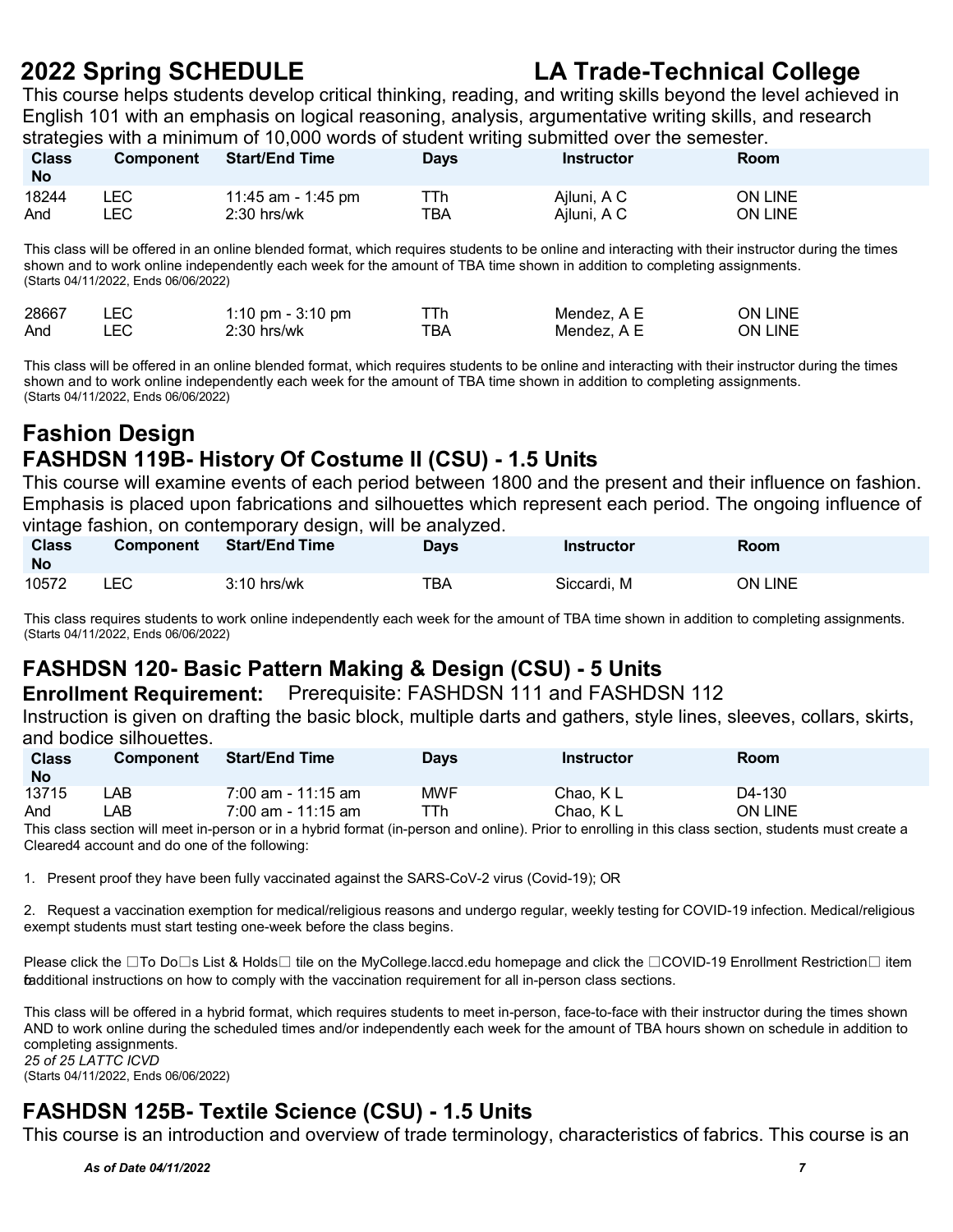introduction and overview of trade terminology, characteristics of fabric. Topics discussed include: types of yarns and properties, twist yarn, yarn numbering systems and factors in yarn influencing quality.

| <b>Class</b><br><b>No</b> | <b>Component</b> | Start/End Time | <b>Days</b> | Instructor | Room    |
|---------------------------|------------------|----------------|-------------|------------|---------|
| 12515                     | _EC              | $3:10$ hrs/wk  | TBA         | Lembke. L  | ON LINE |

This class requires students to work online independently each week for the amount of TBA time shown in addition to completing assignments. (Starts 04/11/2022, Ends 06/06/2022)

## **FASHDSN 130- Draping & Design (CSU) - 5 Units**

#### **Enrollment Requirement:** Prerequisite: FASHDSN 120

Instruction is given in fundamental draping procedures. The basic block and dart variations, yoke styles, torso styles, advanced skirts, cowls, stretch knits, and current style adaptation are practiced. Student Learning Outcomes: Student will drape a cowl blouse and stylized skirt in woven fabric including a finished pattern. Student will drape and create an original style in knit fabric and complete a finished pattern.

| <b>Class</b><br><b>No</b> | <b>Component</b> | <b>Start/End Time</b> | Days       | Instructor | Room           |
|---------------------------|------------------|-----------------------|------------|------------|----------------|
| 13746                     | _AB_             | $7:00$ am - 11:20 am  | <b>MTF</b> | Lee. A D   | D4-106         |
| And                       | ∟AB              | 7:00 am - 11:20 am    | WTh        | Lee. A D   | <b>ON LINE</b> |

This class section will meet in-person or in a hybrid format (in-person and online). Prior to enrolling in this class section, students must create a Cleared4 account and do one of the following:

1. Present proof they have been fully vaccinated against the SARS-CoV-2 virus (Covid-19); OR

2. Request a vaccination exemption for medical/religious reasons and undergo regular, weekly testing for COVID-19 infection. Medical/religious exempt students must start testing one-week before the class begins.

Please click the  $\Box$ To Do $\Box$ s List & Holds $\Box$  tile on the MyCollege.laccd.edu homepage and click the  $\Box$ COVID-19 Enrollment Restriction  $\Box$  item fadditional instructions on how to comply with the vaccination requirement for all in-person class sections.

This class will be offered in a hybrid format, which requires students to meet in-person, face-to-face with their instructor during the times shown AND to work online during the scheduled times and/or independently each week for the amount of TBA hours shown on schedule in addition to completing assignments. *25 of 25 LATTC ICVD*

(Starts 04/11/2022, Ends 06/06/2022)

#### **Fashion Merchandising FASHMER 021- Cultural Perspectives Of Dress (CSU) - 3 Units**

This course covers the factors that influence human behavior in the selection of dress in societies and cultural groups, and the influence of these factors on the design and production of textiles and apparel. Students will study consumer's purchasing decisions. Topics include the cultural context of dress, dress as nonverbal communication, dress through life stages, dress in the workplace, ethnic influences on dress, and technological changes of dress.

| <b>Class</b><br><b>No</b> | <b>Component</b> | <b>Start/End Time</b> | Days | <b>Instructor</b> | Room           |
|---------------------------|------------------|-----------------------|------|-------------------|----------------|
| 29144                     | LEC              | $6:30$ hrs/wk         | TBA  | Dwyer, N          | <b>ON LINE</b> |

This class requires students to work online independently each week for the amount of TBA time shown in addition to completing assignments. (Starts 04/11/2022, Ends 06/06/2022)

#### **Health HEALTH 002- Health And Fitness (UC/CSU) - 3 Units**

*Requirement Designation: Meets CSU E* 

Students will learn methods of physical, holistic, and psychological wellness, with an emphasis on disease prevention, nutrition, sexuality, reproduction, drugs, alcohol, tobacco, aging, stress management and weight control. Individual improvements using cardiovascular and resistance training, flexibility, and body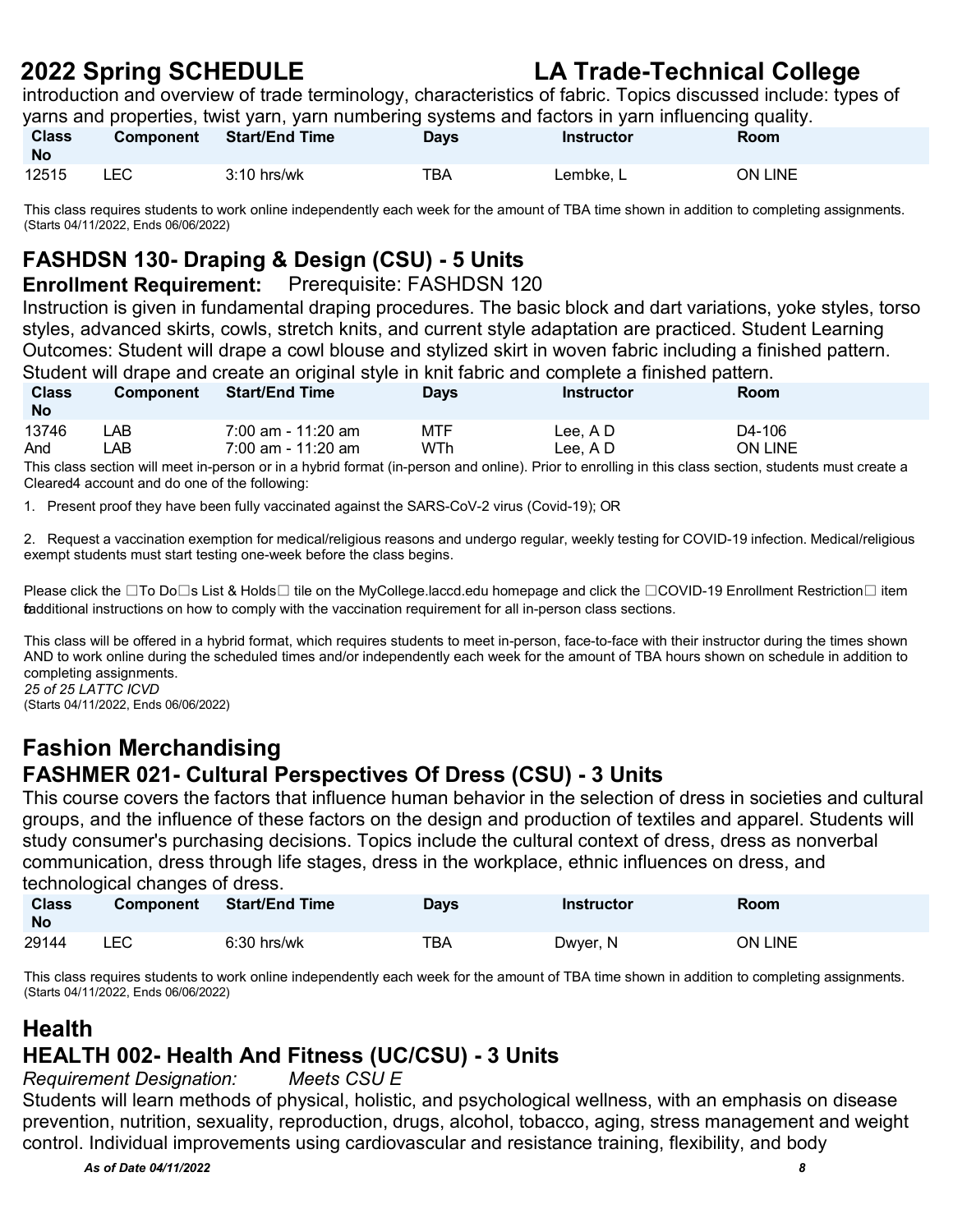### **2022 Spring SCHEDULE LA Trade-Technical College** composition management are emphasized in the physical fitness segment of the course.

| <b>Class</b><br><b>No</b>                                                                                                                                                                         | Component                                                                                                                                                                           | <b>Start/End Time</b>                                              | <b>Days</b> | composition management are emphasized in the priyered nincee edgment or the edgi<br><b>Instructor</b>      | Room                                                                                                                                        |  |  |  |
|---------------------------------------------------------------------------------------------------------------------------------------------------------------------------------------------------|-------------------------------------------------------------------------------------------------------------------------------------------------------------------------------------|--------------------------------------------------------------------|-------------|------------------------------------------------------------------------------------------------------------|---------------------------------------------------------------------------------------------------------------------------------------------|--|--|--|
| 18401                                                                                                                                                                                             | <b>LEC</b>                                                                                                                                                                          | $4:15$ hrs/wk                                                      | <b>TBA</b>  | Ratcliff, J E                                                                                              | ON LINE                                                                                                                                     |  |  |  |
| <b>AND</b>                                                                                                                                                                                        | (Starts 04/11/2022, Ends 06/06/2022)                                                                                                                                                |                                                                    |             |                                                                                                            | This class requires students to work online independently each week for the amount of TBA time shown in addition to completing assignments. |  |  |  |
| 18402                                                                                                                                                                                             | <b>LAB</b>                                                                                                                                                                          | $4:15$ hrs/wk                                                      | <b>TBA</b>  | Ratcliff, J E                                                                                              | ON LINE                                                                                                                                     |  |  |  |
|                                                                                                                                                                                                   | (Starts 04/11/2022, Ends 06/06/2022)                                                                                                                                                |                                                                    |             |                                                                                                            | This class requires students to work online independently each week for the amount of TBA time shown in addition to completing assignments. |  |  |  |
|                                                                                                                                                                                                   |                                                                                                                                                                                     |                                                                    |             |                                                                                                            | HEALTH 006- Nutrition For Healthful Living And Fitness Activities (UC/CSU) - 3 Units                                                        |  |  |  |
|                                                                                                                                                                                                   | <b>Requirement Designation:</b>                                                                                                                                                     | Meets CSU E                                                        |             |                                                                                                            |                                                                                                                                             |  |  |  |
|                                                                                                                                                                                                   |                                                                                                                                                                                     |                                                                    |             |                                                                                                            | Students will learn basic nutrition theories, information for healthful food purchasing, and the relationship of                            |  |  |  |
|                                                                                                                                                                                                   |                                                                                                                                                                                     |                                                                    |             | nutrition to disease. Class time includes participation in fitness activities including cardiovascular and |                                                                                                                                             |  |  |  |
|                                                                                                                                                                                                   |                                                                                                                                                                                     | resistance training, flexibility, and body composition management. |             |                                                                                                            |                                                                                                                                             |  |  |  |
| <b>Class</b><br><b>No</b>                                                                                                                                                                         | Component                                                                                                                                                                           | <b>Start/End Time</b>                                              | <b>Days</b> | <b>Instructor</b>                                                                                          | Room                                                                                                                                        |  |  |  |
| 22852                                                                                                                                                                                             | <b>LEC</b>                                                                                                                                                                          | $4:15$ hrs/wk                                                      | TBA         | Lagos, D R                                                                                                 | ON LINE                                                                                                                                     |  |  |  |
| This class requires students to work online independently each week for the amount of TBA time shown in addition to completing assignments.<br>(Starts 04/11/2022, Ends 06/06/2022)<br><b>AND</b> |                                                                                                                                                                                     |                                                                    |             |                                                                                                            |                                                                                                                                             |  |  |  |
| 22853                                                                                                                                                                                             | <b>LAB</b>                                                                                                                                                                          | $4:15$ hrs/wk                                                      | <b>TBA</b>  | Lagos, DR                                                                                                  | ON LINE                                                                                                                                     |  |  |  |
|                                                                                                                                                                                                   | This class requires students to work online independently each week for the amount of TBA time shown in addition to completing assignments.<br>(Starts 04/11/2022, Ends 06/06/2022) |                                                                    |             |                                                                                                            |                                                                                                                                             |  |  |  |

## **HEALTH 011- Principles Of Healthful Living (UC/CSU) - 3 Units**

*Requirement Designation: Meets CSU E* 

Students will learn health concepts and values with the goal of promoting a high quality of life. Topics include nutrition, physical fitness, communicable diseases and other major health problems, consumer and environmental health, human sexuality and family life, mental and emotional health, tobacco, alcohol and drugs, aging, and death and dying.

| arago, agnig, ana aoani ana a <i>j</i> ingi<br><b>Class</b><br><b>No</b> | <b>Component</b> | <b>Start/End Time</b> | <b>Days</b> | Instructor | Room           |
|--------------------------------------------------------------------------|------------------|-----------------------|-------------|------------|----------------|
| 13923                                                                    | ∟EC-             | $6:30$ hrs/wk         | TBA         | Lagos, D R | <b>ON LINE</b> |

This class requires students to work online independently each week for the amount of TBA time shown in addition to completing assignments. (Starts 04/11/2022, Ends 06/06/2022)

#### **History HISTORY 011- Political and Social History of the United States to 1877 (UC/CSU) - 3 Units**

| <b>Requirement Designation:</b> |                                                   |                                                           | Meets IGETC 4F CSU D6 US-1 |                                |      |
|---------------------------------|---------------------------------------------------|-----------------------------------------------------------|----------------------------|--------------------------------|------|
|                                 |                                                   | <b>Enrollment Requirement:</b> Advisory: ENGLISH 101      |                            |                                |      |
|                                 |                                                   | Political and Social History of the United States to 1877 |                            |                                |      |
| <b>Class</b><br><b>No</b>       | Component                                         | <b>Start/End Time</b>                                     | <b>Davs</b>                | <b>Instructor</b>              | Room |
| 17051                           | LEC.<br>OnLine Class - /Zero Cost Textbook Class! | $6:30$ hrs/wk                                             | TBA                        | Rodriquez Estrada, A I ON LINE |      |

This class requires students to work online independently each week for the amount of TBA time shown in addition to completing assignments. (Starts 04/11/2022, Ends 06/06/2022)

#### *As of Date 04/11/2022 9* **HISTORY 052- The Role Of Women In The History Of The U.S. (UC/CSU) - 3 Units**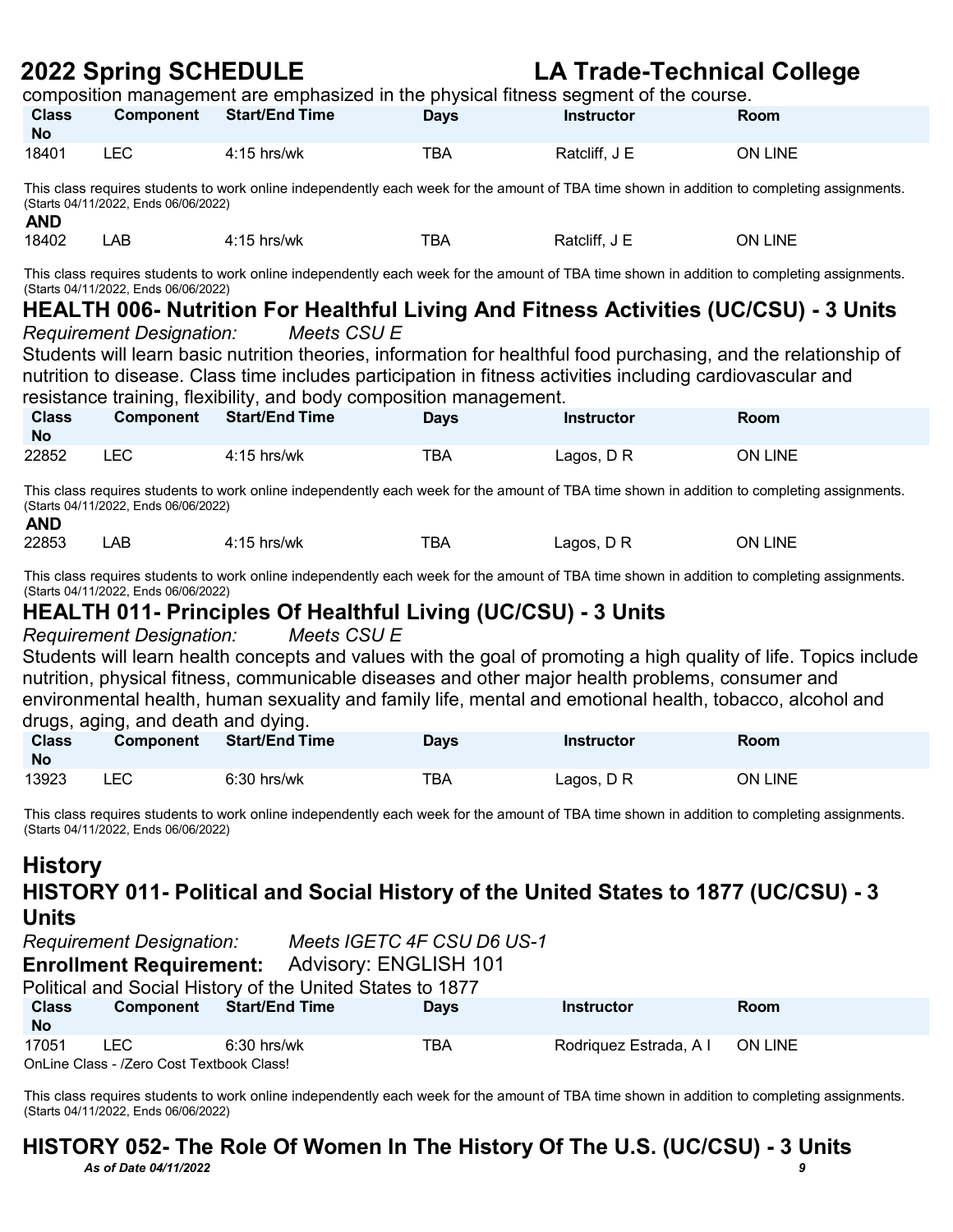**2022 Spring SCHEDULE LA Trade-Technical College** *Requirement Designation: Meets IGETC 4F CSU D6 US-1* 

**Enrollment Requirement:** Advisory: ENGLISH 101

The Role Of Women In The History Of The U.S.

| <b>Class</b><br><b>No</b> | Component | <b>Start/End Time</b> | <b>Davs</b> | <b>Instructor</b> | Room           |
|---------------------------|-----------|-----------------------|-------------|-------------------|----------------|
| 21638                     | LEC       | $6:30$ hrs/wk         | TBA         | Bird, BL          | <b>ON LINE</b> |

This class requires students to work online independently each week for the amount of TBA time shown in addition to completing assignments. (Starts 04/11/2022, Ends 06/06/2022)

### **Kinesiology**

#### **KIN 329-1- Body Conditioning I (UC/CSU) - 1 Unit**

**Enrollment Requirement:** Maximum of 4 enrollments in Kinesiology family This introductory course provides students with the opportunity to learn and participate in a variety of exercises for increasing cardiovascular fitness, muscular strength, and flexibility. **Class Component Start/End Time Days Instructor Room** 

| No    |    |               |     |               |         |
|-------|----|---------------|-----|---------------|---------|
| 16615 | AE | $6:30$ hrs/wk | TBA | Pfiffner, B C | ON LINE |

This class requires students to work online independently each week for the amount of TBA time shown in addition to completing assignments. (Starts 04/11/2022, Ends 06/06/2022)

#### **KIN 329-2- Body Conditioning II (UC/CSU) - 1 Unit**

*Requirement Designation: Meets CSU E* 

**Enrollment Requirement:** Maximum of 4 enrollments in Kinesiology family

Students learn and participate in a variety of beginning level exercises for increasing cardiovascular fitness, muscular strength, and flexibility. This course builds on KIN 329-1.

| <b>Class</b><br><b>No</b> | <b>Component</b> | <b>Start/End Time</b> | <b>Days</b> | Instructor    | Room           |
|---------------------------|------------------|-----------------------|-------------|---------------|----------------|
| 16617                     | ∟AB              | $6:30$ hrs/wk         | TBA         | Pfiffner, B C | <b>ON LINE</b> |

This class requires students to work online independently each week for the amount of TBA time shown in addition to completing assignments. (Starts 04/11/2022, Ends 06/06/2022)

#### **KIN 334-1- Fitness Walking I (UC/CSU) - 1 Unit**

*Requirement Designation: Meets CSU E* 

**Enrollment Requirement:** Maximum of 4 enrollments in Kinesiology family

Students learn and participate in cardiovascular activities and learn healthy lifestyle choices through introductory level walking programs.

| <b>Class</b><br><b>No</b> | <b>Component</b> | <b>Start/End Time</b> | Days | Instructor    | Room    |
|---------------------------|------------------|-----------------------|------|---------------|---------|
| 22857                     | _AB .            | $6:30$ hrs/wk         | тва  | Pfiffner, B C | ON LINE |

This class requires students to work online independently each week for the amount of TBA time shown in addition to completing assignments. (Starts 04/11/2022, Ends 06/06/2022)

## **Labor Studies**

#### **LABR ST 004- Labor In America (UC/CSU) - 3 Units**

*Requirement Designation: Meets IGETC 4G CSU D7* Examines how labor organizations and labor laws impact workers, families and American society focusing on worksite-related issues such as job security, income, workers' rights, immigration and role of unions.

| <b>Class</b> | <b>Component</b> Start/End Time | Days | Instructor | Room |
|--------------|---------------------------------|------|------------|------|
| <b>No</b>    |                                 |      |            |      |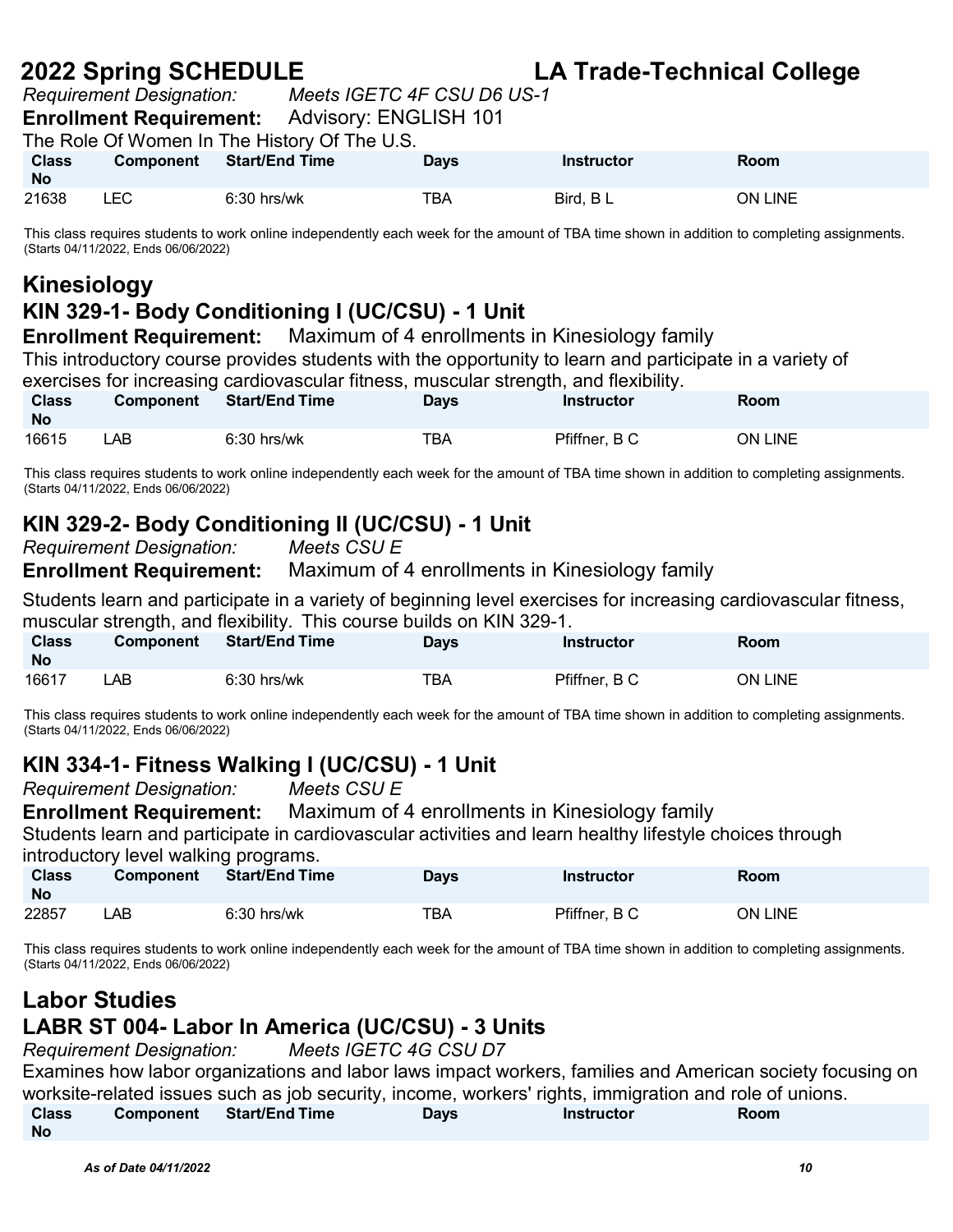$12:30 \text{ pm} - 3:40 \text{ pm}$  TTh

**2022 Spring SCHEDULE**<br>27314 LEC 12:30 pm - 3:40 pm<br>TTh Hatcher, M D ON LINE

This class is in conjunction with the UCLA Labor Center & the LA Black worker Center. There will be 4 in-person opportunities for students and faculty to meet and network. They will happen at LA Trade Tech College, April 12, May 26 and June 7 from 12:30 - 3:40pm in Building F5 (Liberal Arts Pathway, AKA Aspen Hall), Room 107.

This class requires students to be online and interacting with their instructor during the times shown in class schedule in addition to completing assignments. (Starts 04/11/2022, Ends 06/06/2022)

#### **Management MGMT 013- Small Business Entrepreneurship (CSU) - 3 Units**

This course provides a systematic approach to developing and operating a successful small business. The areas of study include: personal qualifications for starting and managing a small business, determining the market opportunity, legal procedures, planning and marketing the business, location factors, capital requirements, protective factors to provide for risk, and personnel management. Students gain experience through the development of a business plan.

| <b>Class</b><br><b>No</b> | <b>Component</b> | <b>Start/End Time</b> | <b>Days</b> | Instructor    | Room           |
|---------------------------|------------------|-----------------------|-------------|---------------|----------------|
| 18113                     | <b>LEC</b>       | $6:30$ hrs/wk         | TBA         | Mcintosh, A U | <b>ON LINE</b> |

This class requires students to work online independently each week for the amount of TBA time shown in addition to completing assignments. (Starts 04/11/2022, Ends 06/06/2022)

## **Marketing**

#### **MARKET 021- Principles Of Marketing (CSU) - 3 Units**

This introductory marketing survey course presents basic information including: the marketing environment and the roles of market research, advertising, public relations, product, place (distribution), promotion and pricing decisions in the marketing process. It covers customer motivation, distribution channels, social marketing, and ethics in marketing. Additional topics are sales forecasting, decision making relative to product development and management, trademarks, domestic and international markets, personal selling, and additional factors that impact marketing.

| <b>Class</b><br><b>No</b> | <b>Component</b> | <b>Start/End Time</b> | Days | <b>Instructor</b> | Room    |
|---------------------------|------------------|-----------------------|------|-------------------|---------|
| 10512                     | <b>LEC</b>       | $6:30$ hrs/wk         | TBA  | Mcintosh, A U     | ON LINE |

This class requires students to work online independently each week for the amount of TBA time shown in addition to completing assignments. (Starts 04/11/2022, Ends 06/06/2022)

## **Mathematics**

#### **MATH 215- Principles Of Mathematics I (UC/CSU) - 3 Units**

*Requirement Designation: Meets CSU B4*

**Enrollment Requirement:** Prerequisite: MATH 125 or Placement in M1 or M2 or M5 or M6 or M9 Math 215 is intended for those who plan to teach mathematics in elementary schools. The course covers the language of sets, elementary logic, systems of numeration, numbers, fundamental operations, functions, integers, rational numbers, real numbers, and algorithms used in calculations.

|                           |           | intogoro, rational numboro, roal numboro, and algontinho docu in calculationo. |             |                    |                |
|---------------------------|-----------|--------------------------------------------------------------------------------|-------------|--------------------|----------------|
| <b>Class</b><br><b>No</b> | Component | Start/End Time                                                                 | <b>Days</b> | Instructor         | Room           |
| 28672                     | ∟EC-      | 10:10 am - 11:35 am                                                            | MTWTh       | Simpson-Rodgers, N | <b>ON LINE</b> |

This class requires students to be online and interacting with their instructor during the times shown in class schedule in addition to completing assignments.

(Starts 04/11/2022, Ends 06/06/2022)

## **MATH 227- Statistics (UC/CSU) - 4 Units**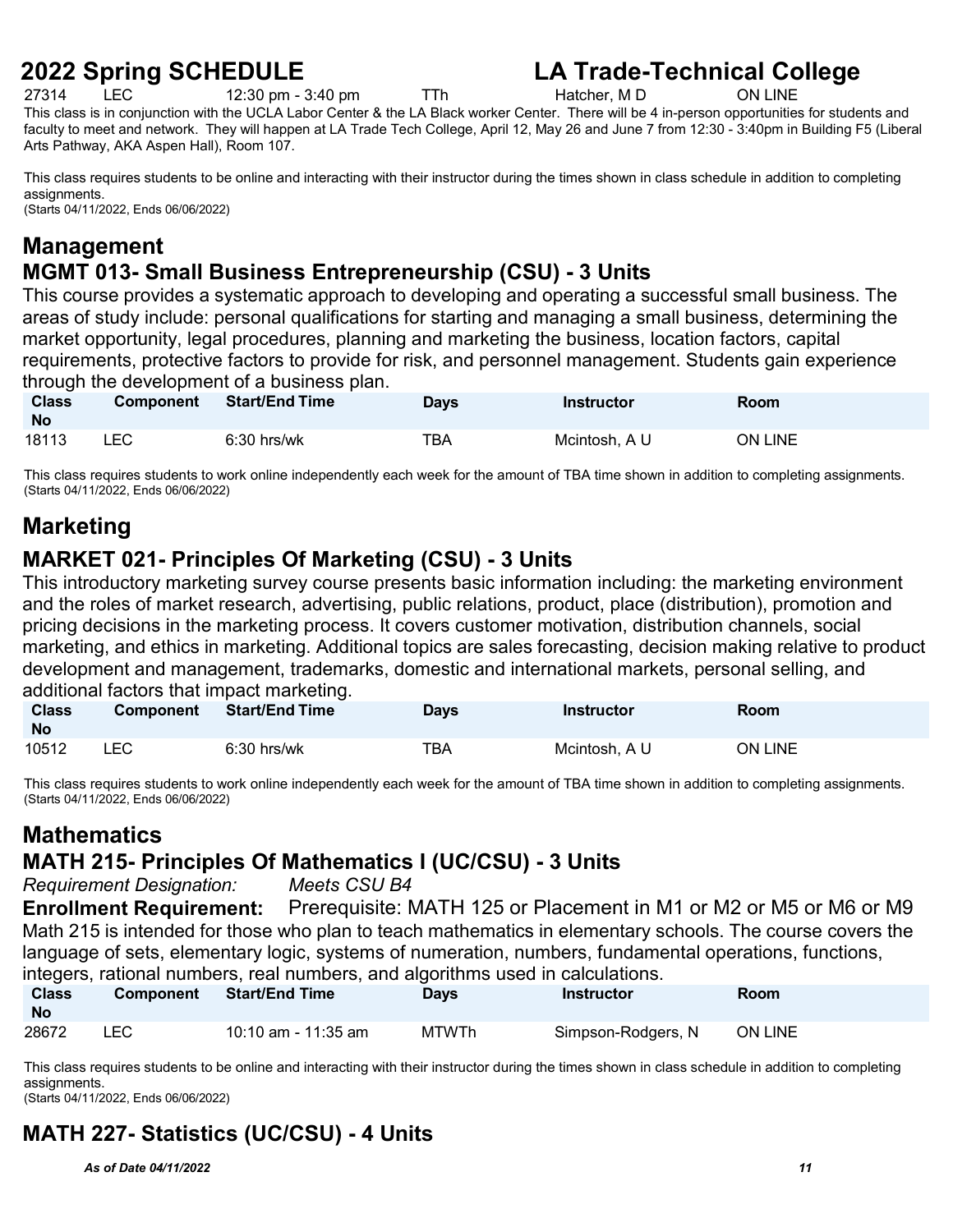*Requirement Designation:* 

**Enrollment Requirement:** Prerequisite: MATH 125 OR MATH 125S OR MATH 137 OR Placement in M1, M2, M5, M6, M9

Math 227 is an introduction to probability, measures of central tendency and dispersion, descriptive and inferential statistics, sampling, estimation, and hypothesis testing. Analysis of variance, chi-square and student t-distributions, linear correlation, and regression analysis are also presented as topics. **Class Component Start/End Time Days Instructor Room**

| <b>No</b> |             |                    |              |          |         |
|-----------|-------------|--------------------|--------------|----------|---------|
| 18790     | LEC<br>____ | 12:25 pm - 2:30 pm | <b>MTWTh</b> | Kim, A Y | ON LINE |

This class requires students to be online and interacting with their instructor during the times shown in class schedule in addition to completing assignments.

(Starts 04/11/2022, Ends 06/06/2022)

## **MATH 241- Trigonometry With Vectors (CSU) - 4 Units**

**Enrollment Requirement:** Prerequisite: MATH 125 or 125S or equivalent or placement M1 or M2. Introduces trigonometric functions, their graphs, inverses, and fundamental identities. Trigonometric equations are solved. The laws of sines and cosines, vectors, polar coordinates and applications are introduced.

| <b>Class</b><br><b>No</b> | <b>Component</b> | <b>Start/End Time</b> | <b>Days</b>  | Instructor         | Room           |
|---------------------------|------------------|-----------------------|--------------|--------------------|----------------|
| 28673                     | LEC              | $3:30$ pm - $5:35$ pm | <b>MTWTh</b> | Simpson-Rodgers, N | <b>ON LINE</b> |

This class requires students to be online and interacting with their instructor during the times shown in class schedule in addition to completing assignments.

(Starts 04/11/2022, Ends 06/06/2022)

#### **Music**

#### **MUSIC 101- Fundamentals Of Music (UC/CSU) - 3 Units**

*Requirement Designation: Meets IGETC 3A CSU C1* This course is designed for the general student and covers the fundamentals of music, including notation, meters and rhythm, scales and key signatures, intervals, triads, and musical symbols and terminology.<br>Class Component Start/End Time Days Days bustructor Room **Class Component Start/End Time No Days Instructor Room** 

23543 LEC 6:30 hrs/wk TBA Kwon, B W ON LINE

This class requires students to work online independently each week for the amount of TBA time shown in addition to completing assignments. (Starts 04/11/2022, Ends 06/06/2022)

#### **Paralegal**

#### **PALEGAL 045- Litigation Document Preparation - 3 Units**

#### **Enrollment Requirement:** Advisory: ENGLISH 028

This course introduces the student to common litigation documents, terminology, procedures, and document preparation. Topics covered include the development and production of initial client documents, fee agreements, interrogatories, subpoenas, other discovery, deposition summaries, briefs, motions and pleadings. Students will receive hands-on instruction to create these legal documents using word processing software and focus on deadlines and calendaring requirements.

| <b>Class</b><br><b>No</b> | <b>Component</b>                                                                                      | <b>Start/End Time</b> | <b>Days</b> | Instructor | <b>Room</b> |  |  |  |
|---------------------------|-------------------------------------------------------------------------------------------------------|-----------------------|-------------|------------|-------------|--|--|--|
| 18117                     | LEC.                                                                                                  | 10:10 am - 1:20 pm    | TTh.        | Gary, K L  | ON LINE     |  |  |  |
|                           | This class section will meet synchronously on Zoom with mandatory meetings on Tuesdays and Thursdays. |                       |             |            |             |  |  |  |

This class requires students to be online and interacting with their instructor during the times shown in class schedule in addition to completing assignments.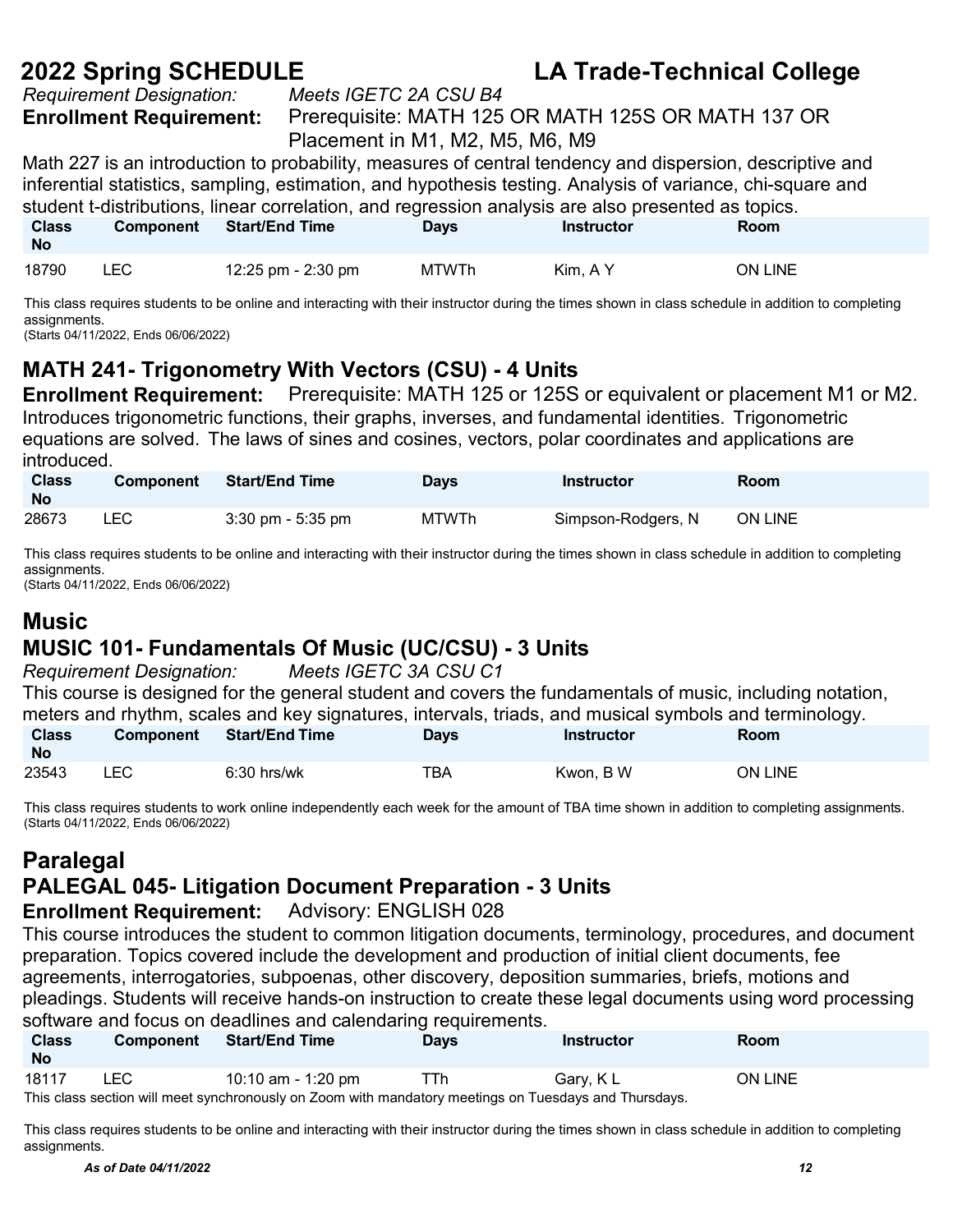(Starts 04/11/2022, Ends 06/06/2022)

#### **Philosophy PHILOS 001- Introduction To Philosophy (UC/CSU) - 3 Units**

|                           | <b>Requirement Designation:</b><br>Introduction To Philosophy |                       | Meets IGETC 3B CSU C2 |                 |         |  |
|---------------------------|---------------------------------------------------------------|-----------------------|-----------------------|-----------------|---------|--|
| <b>Class</b><br><b>No</b> | <b>Component</b>                                              | <b>Start/End Time</b> | <b>Days</b>           | Instructor      | Room    |  |
| 28928                     | ∟EC                                                           | $6:30$ hrs/wk         | ТВА                   | Shirikjian, V G | ON LINE |  |

This class requires students to work online independently each week for the amount of TBA time shown in addition to completing assignments. (Starts 04/11/2022, Ends 06/06/2022)

## **Psychology PSYCH 001- General Psychology I (UC/CSU) - 3 Units**

*Requirement Designation: Meets IGETC 4I CSU D9* 

**Enrollment Requirement:** Advisory: English 100 or 101

Psychology is the scientific study of behavior and mental processes. The content focuses on the exploration of major psychological theories and concepts, methods, and research findings in psychology. Topics include but are not limited to the biological bases of behavior, perception, cognition and consciousness, learning, memory, emotion, motivation, development, personality, social psychology, psychological disorders and therapeutic approaches, and applied psychology.

| <b>Class</b><br><b>No</b> | <b>Component</b> | <b>Start/End Time</b> | <b>Days</b> | <b>Instructor</b> | Room           |
|---------------------------|------------------|-----------------------|-------------|-------------------|----------------|
| 21112                     | LEC              | $6:30$ hrs/wk         | TBA         | Miller, E L       | <b>ON LINE</b> |

This class requires students to work online independently each week for the amount of TBA time shown in addition to completing assignments. (Starts 04/11/2022, Ends 06/06/2022)

| 29034 | $6:30$ hrs/wk | ™ВА | Bentlev. M J         | <b>LINE</b><br>ЭN |
|-------|---------------|-----|----------------------|-------------------|
|       |               |     | $\sim$ $\sim$ $\sim$ |                   |

This class requires students to work online independently each week for the amount of TBA time shown in addition to completing assignments. (Starts 04/11/2022, Ends 06/06/2022)

#### **PSYCH 041- Life-Span Psychology: From Infancy To Old Age (UC/CSU) - 3 Units**

| Requirement Designation: |                               |
|--------------------------|-------------------------------|
|                          | <b>Enrollment Requirement</b> |

*Meets CSU E* **Enrollment Requirement:** Prerequisite: PSYCH 001

Advisory: ENGLISH 100

This course provides an overview, from a psychological perspective, of human development from conception through death, including biological and environmental influences. Theories and research of physical, cognitive, personality, and social development are examined, as well as attention to developmental problems.

| <b>Class</b><br><b>No</b> | <b>Component</b> | <b>Start/End Time</b> | Days | Instructor    | <b>Room</b>    |
|---------------------------|------------------|-----------------------|------|---------------|----------------|
| 20943                     | LEC              | $6:30$ hrs/wk         | TBA  | Koritzke, L S | <b>ON LINE</b> |

This class requires students to work online independently each week for the amount of TBA time shown in addition to completing assignments. (Starts 04/11/2022, Ends 06/06/2022)

28160 LEC 6:30 hrs/wk TBA Bentley, M J ON LINE

This class requires students to work online independently each week for the amount of TBA time shown in addition to completing assignments. (Starts 04/11/2022, Ends 06/06/2022)

#### **Real Estate REAL ES 003- Real Estate Practices (CSU) - 3 Units**

*As of Date 04/11/2022 13*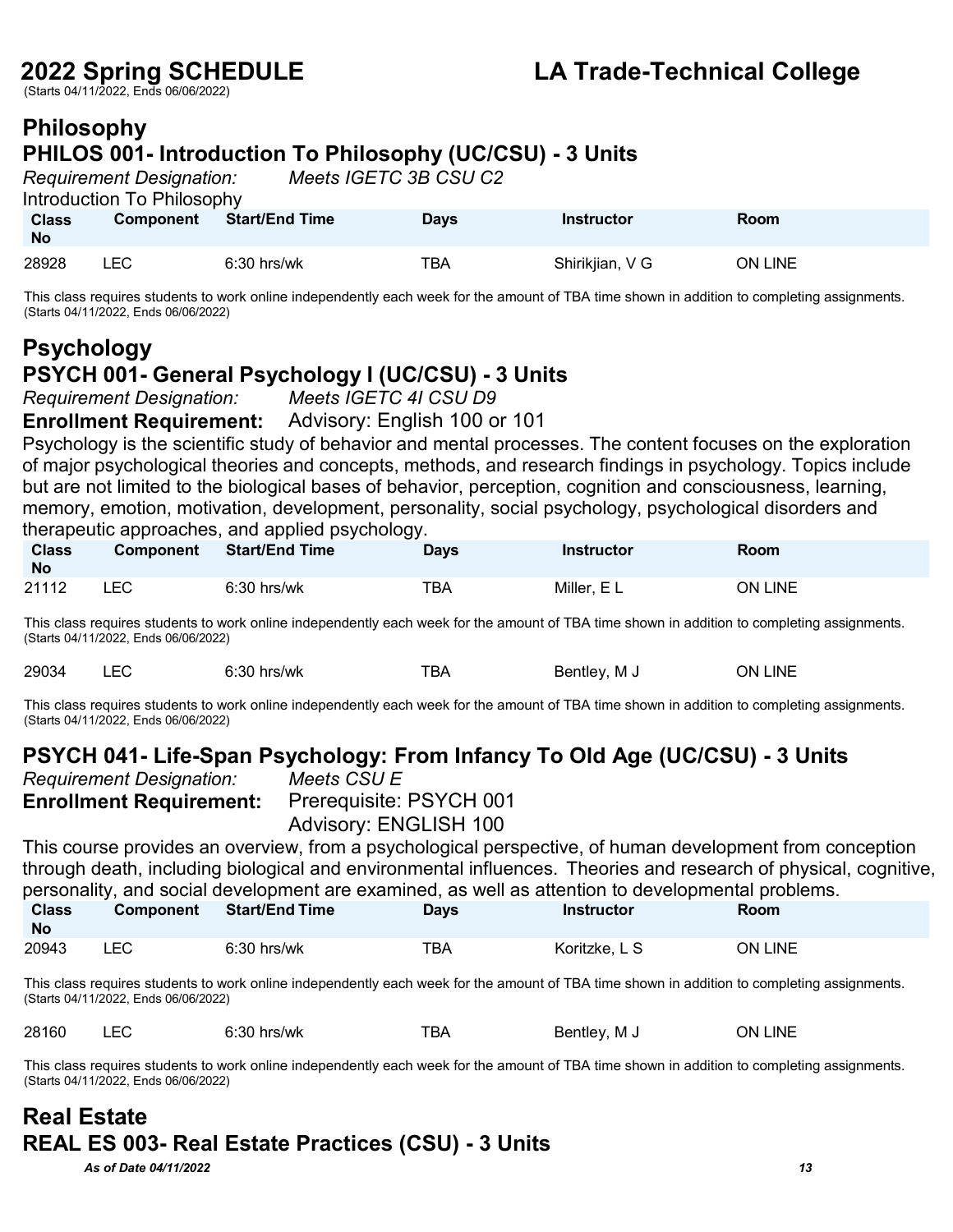Real Estate Practices

| <b>Class</b><br><b>No</b> | <b>Component</b> | <b>Start/End Time</b> | Days | <b>Instructor</b> | <b>Room</b> |
|---------------------------|------------------|-----------------------|------|-------------------|-------------|
| 18110                     | LEC              | $6:30$ hrs/wk         | ТВА  | Smith, KL         | ON LINE     |

This class requires students to work online independently each week for the amount of TBA time shown in addition to completing assignments. (Starts 04/11/2022, Ends 06/06/2022)

### **REAL ES 009- Real Estate Appraisal I (CSU) - 3 Units**

| Real Estate Appraisal I |                  |                       |             |                   |                |  |  |  |
|-------------------------|------------------|-----------------------|-------------|-------------------|----------------|--|--|--|
| <b>Class</b>            | <b>Component</b> | <b>Start/End Time</b> | <b>Days</b> | <b>Instructor</b> | Room           |  |  |  |
| <b>No</b>               |                  |                       |             |                   |                |  |  |  |
| 18111                   | LEC.             | $6:30$ hrs/wk         | TBA         | Smith, KL         | <b>ON LINE</b> |  |  |  |

This class requires students to work online independently each week for the amount of TBA time shown in addition to completing assignments. (Starts 04/11/2022, Ends 06/06/2022)

#### **Visual Communications VISCOM 106- Drawing I (CSU) - 2 Units**

Students will draw images of 3-D space correctly using Two Point Perspective. Students will draw from life and from photographs for the purpose of creating camera ready illustrations. Students will execute finished line art in various ink techniques.

| <b>Class</b><br><b>No</b> | <b>Component</b> | <b>Start/End Time</b> | Davs | <b>Instructor</b> | <b>Room</b>    |
|---------------------------|------------------|-----------------------|------|-------------------|----------------|
| 18523                     | _AB_             | $8:00$ am - 1:20 pm   | Th   | Peregrino, G H    | D4-303         |
| And                       | _AB_             | $8:00$ am - 1:20 pm   |      | Peregrino, G H    | <b>ON LINE</b> |

This class section will meet in-person or in a hybrid format (in-person and online). Prior to enrolling in this class section, students must create a Cleared4 account and do one of the following:

1. Present proof they have been fully vaccinated against the SARS-CoV-2 virus (Covid-19); OR

2. Request a vaccination exemption for medical/religious reasons and undergo regular, weekly testing for COVID-19 infection. Medical/religious exempt students must start testing one-week before the class begins.

Please click the ⊡To Do⊡s List & Holds□ tile on the MyCollege.laccd.edu homepage and click the □COVID-19 Enrollment Restriction□ item fadditional instructions on how to comply with the vaccination requirement for all in-person class sections.

This class will be offered in a hybrid format, which requires students to meet in-person, face-to-face with their instructor during the times shown AND to work online during the scheduled times and/or independently each week for the amount of TBA hours shown on schedule in addition to completing assignments.

*25 of 25 LATTC ICVD* (Starts 04/11/2022, Ends 06/06/2022)

#### **VISCOM 114- Digital Typesetting (CSU) - 2 Units**

Introduction of the principles of computer typesetting as a career. The course will cover the standards and guidelines used to set type for ads, brochures, and stationary. Proofreading and setting copy in multiple computer programs will be stressed.

| <b>Class</b><br><b>No</b> | <b>Component</b> | <b>Start/End Time</b> | <b>Days</b> | Instructor     | Room           |  |
|---------------------------|------------------|-----------------------|-------------|----------------|----------------|--|
| 21420                     | ∟AB⊹             | 8:00 am - 1:20 pm     | Th          | Rodriguez, C J | D4-302         |  |
| And                       | ∟AB⊹             | 8:00 am - 1:20 pm     |             | Rodriguez, C J | <b>ON LINE</b> |  |
|                           |                  |                       |             |                |                |  |

This class section will meet in-person or in a hybrid format (in-person and online). Prior to enrolling in this class section, students must create a Cleared4 account and do one of the following:

1. Present proof they have been fully vaccinated against the SARS-CoV-2 virus (Covid-19); OR

2. Request a vaccination exemption for medical/religious reasons and undergo regular, weekly testing for COVID-19 infection. Medical/religious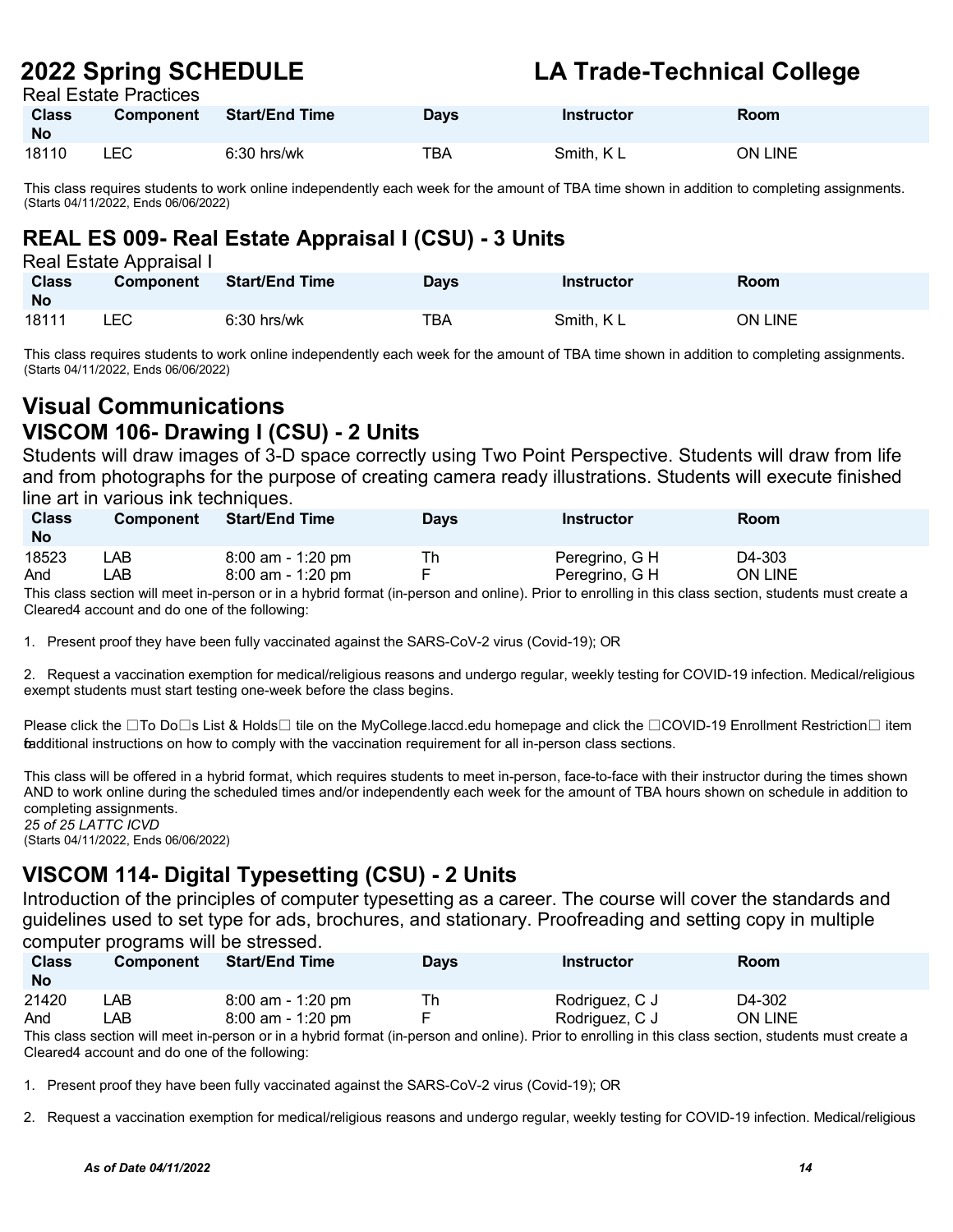exempt students must start testing one-week before the class begins.

Please click the ⊡To Do⊡s List & Holds□ tile on the MyCollege.laccd.edu homepage and click the □COVID-19 Enrollment Restriction□ item fadditional instructions on how to comply with the vaccination requirement for all in-person class sections.

This class will be offered in a hybrid format, which requires students to meet in-person, face-to-face with their instructor during the times shown AND to work online during the scheduled times and/or independently each week for the amount of TBA hours shown on schedule in addition to completing assignments. *25 of 25 LATTC ICVD*

(Starts 04/11/2022, Ends 06/06/2022)

#### **VISCOM 115- Graphic Design II (CSU) - 2 Units**

Intermediate level course that will stress Graphic Design as a profession. Problems will emphasize the development of creativity, typography as communication, art production and the computer, and methods for developing brochures, ads and web pages.

| <b>Class</b><br><b>No</b> | <b>Component</b> | <b>Start/End Time</b> | <b>Davs</b> | Instructor | <b>Room</b>    |
|---------------------------|------------------|-----------------------|-------------|------------|----------------|
| 11950                     | ∟AB              | $8:00$ am - 1:20 pm   |             | Lepe, SA   | D4-330         |
| And                       | _AB_             | $8:00$ am - 1:20 pm   | W           | Lepe, SA   | <b>ON LINE</b> |

This class section will meet in-person or in a hybrid format (in-person and online). Prior to enrolling in this class section, students must create a Cleared4 account and do one of the following:

1. Present proof they have been fully vaccinated against the SARS-CoV-2 virus (Covid-19); OR

2. Request a vaccination exemption for medical/religious reasons and undergo regular, weekly testing for COVID-19 infection. Medical/religious exempt students must start testing one-week before the class begins.

Please click the ⊡To Do⊡s List & Holds□ tile on the MyCollege.laccd.edu homepage and click the □COVID-19 Enrollment Restriction□ item fadditional instructions on how to comply with the vaccination requirement for all in-person class sections.

This class will be offered in a hybrid format, which requires students to meet in-person, face-to-face with their instructor during the times shown AND to work online during the scheduled times and/or independently each week for the amount of TBA hours shown on schedule in addition to completing assignments. *25 of 25 LATTC ICVD*

(Starts 04/11/2022, Ends 06/06/2022)

#### **VISCOM 116- Advertising Concepts (CSU) - 2 Units**

Introduction to the development of advertising concepts for magazines, television, and the internet. Use research, brainstorming and standard advertising methodology to plan, design and produce an advertising campaign.

| <b>Class</b><br><b>No</b> | <b>Component</b> | <b>Start/End Time</b> | <b>Days</b> | Instructor | Room           |
|---------------------------|------------------|-----------------------|-------------|------------|----------------|
| 11961                     | LAB              | $8:00$ am - 1:20 pm   | Th          | Lepe, SA   | D4-330         |
| And                       | ∟AB              | $8:00$ am - 1:20 pm   |             | Lepe, S A  | <b>ON LINE</b> |

This class section will meet in-person or in a hybrid format (in-person and online). Prior to enrolling in this class section, students must create a Cleared4 account and do one of the following:

1. Present proof they have been fully vaccinated against the SARS-CoV-2 virus (Covid-19); OR

2. Request a vaccination exemption for medical/religious reasons and undergo regular, weekly testing for COVID-19 infection. Medical/religious exempt students must start testing one-week before the class begins.

Please click the ⊡To Do⊡s List & Holds⊡ tile on the MyCollege.laccd.edu homepage and click the ⊡COVID-19 Enrollment Restriction⊟ item fadditional instructions on how to comply with the vaccination requirement for all in-person class sections.

This class will be offered in a hybrid format, which requires students to meet in-person, face-to-face with their instructor during the times shown AND to work online during the scheduled times and/or independently each week for the amount of TBA hours shown on schedule in addition to